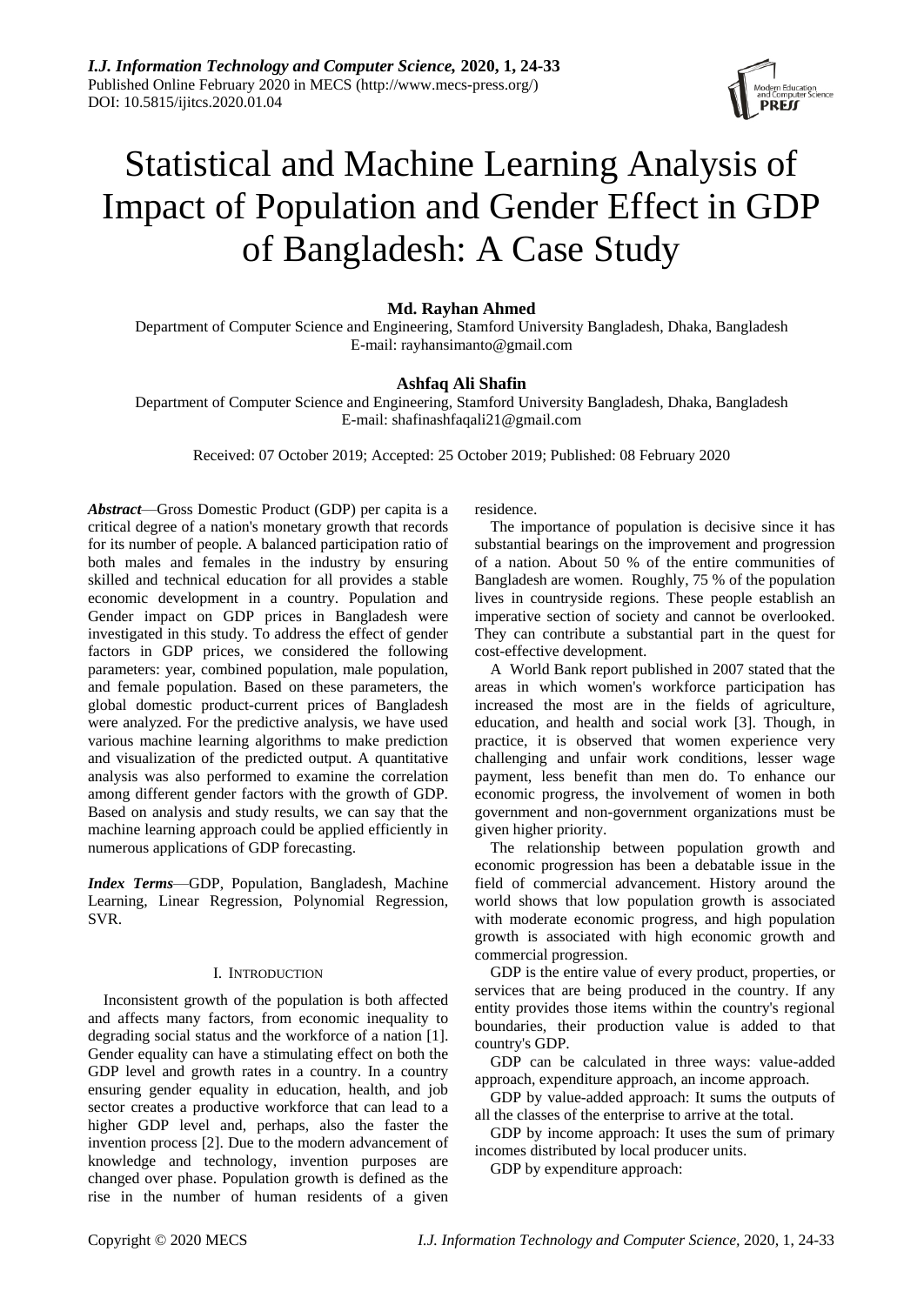$$
GDP = C + I + G + (X - M) \tag{1}
$$

In equation (1),  $C =$  Consumption, *I*=Investment,  $G =$ Government Spending, *X* =Exports, and *M* =Imports.

The statistical learning approach and quantile loss functions can also be used to correctly predict GDP for a sequence of time series by building confidence intervals [4].

Artificial neural network attained superior outcomes in performance and efficacy compared to orthodox methods in predicting systems [5]. GDP forecast precision was enhanced with development in alteration as well as with the growth in the information realm [6]. GDP growth was measured as a natural-growth procedure receptive to the report by the logistic-growth equation [7]. There is a growing need for GDP rate prediction in terms of the male and female population to decide which gender makes a significant impact on the growth of GDP price rate of Bangladesh and for this, an analysis using machine learning was done to show that which gender has more influence in increasing GDP growth rate of current prices. In our study, we intend to emphasize on the parameters: combined population, male population, the female population over the years from 1980 to 2019 to forecast the future GDP and population in Bangladesh by using machine learning algorithms such as simple linear regression, multi-degree polynomial regression, and support vector regression (SVR).

#### II. METHODOLOGY

Many parameters create an impact on current prices of GDP growth. Our study leans towards finding the correlation between population growth, both male and female, and the GDP growth rate of Bangladesh for the period of the year 1980 to 2019. Data have been taken from the Bangladesh Open Data portal [\(http://data.gov.bd/\)](http://data.gov.bd/). The dependent variable considered is Gross Domestic Product growth GDP measure as an annual percentage. In our study of Bangladesh's economic GDP, four factors were selected from our dataset. The first input parameter was the number of years. The second input parameter was the combined population, which includes both male and female genders in each year. The third input parameter was only the number of male genders in each year. The fourth input was only the number of female genders in each year.

From these input parameters, we analyzed the GDPcurrent prices by applying linear regression, multi-degree polynomial regression, and support vector regression (SVR) to analyze, forecast, and predict influencing factors of future economic GDP of Bangladesh.

For the analysis, years, combined population, male population, and female population were taken as input parameters and global domestic product (GDP) current prices were chosen as the output parameter.

Table 1. Input and Output parameters

|         | Input               |              |  |  |
|---------|---------------------|--------------|--|--|
| Input 1 | Year                |              |  |  |
| Input 2 | Combined population | GDP: Current |  |  |
| Input 3 | Male population     | Prices       |  |  |
| Input 4 | Female population   |              |  |  |
|         |                     |              |  |  |
|         | Data Collection     |              |  |  |



Fig.1. Flow Chart representation of the methodology of the study.

### III. STATISTICAL DATA ANALYSIS & EXPERIMENT IMPLEMENTATION

COPY C. C. 2 + 1 (c) + (x, - step<br>
In game to the Computer Science of Computer Science of Computer Science of Computer Science of the Science of the Computer Science of the Science of the Science of the Science of the Sci Statistical and Descriptive analysis [8], Correlation checking, Normality distribution of data, Paired Wise T Testing among parameters with respect to the global domestic product was done to analyze the data in an effective way that helped to implement algorithms to our dataset to bring out the satisfactory outcome. Skewness and Kurtosis value in each entity represents the normal distribution and negligible occurrence of outliers in the dataset. A quantitative and descriptive statistical analysis [9] was also performed in SPSS to check the dataset in terms of dispersion and posterior distribution values of experimented data and described in table 2. A normality distribution test was performed in our experimented dataset, Our Sig. value is higher than 0.05. Hence, the rejection of the null hypothesis in our dataset used in the study resulted in a failed state. We have Sig. value of 0.058 in our tests of normality. The normality distribution test was done using the Kolmogorov-Smirnov and Shapiro-Wilk method in SPSS with satisfactory results, as shown in Table 3. Box Plot was also generated to check for outliers in the year, combined population, male, female population. GDP current price, no outliers were found. So, we can state with 95% confidence that the dataset used for the study was normally distributed.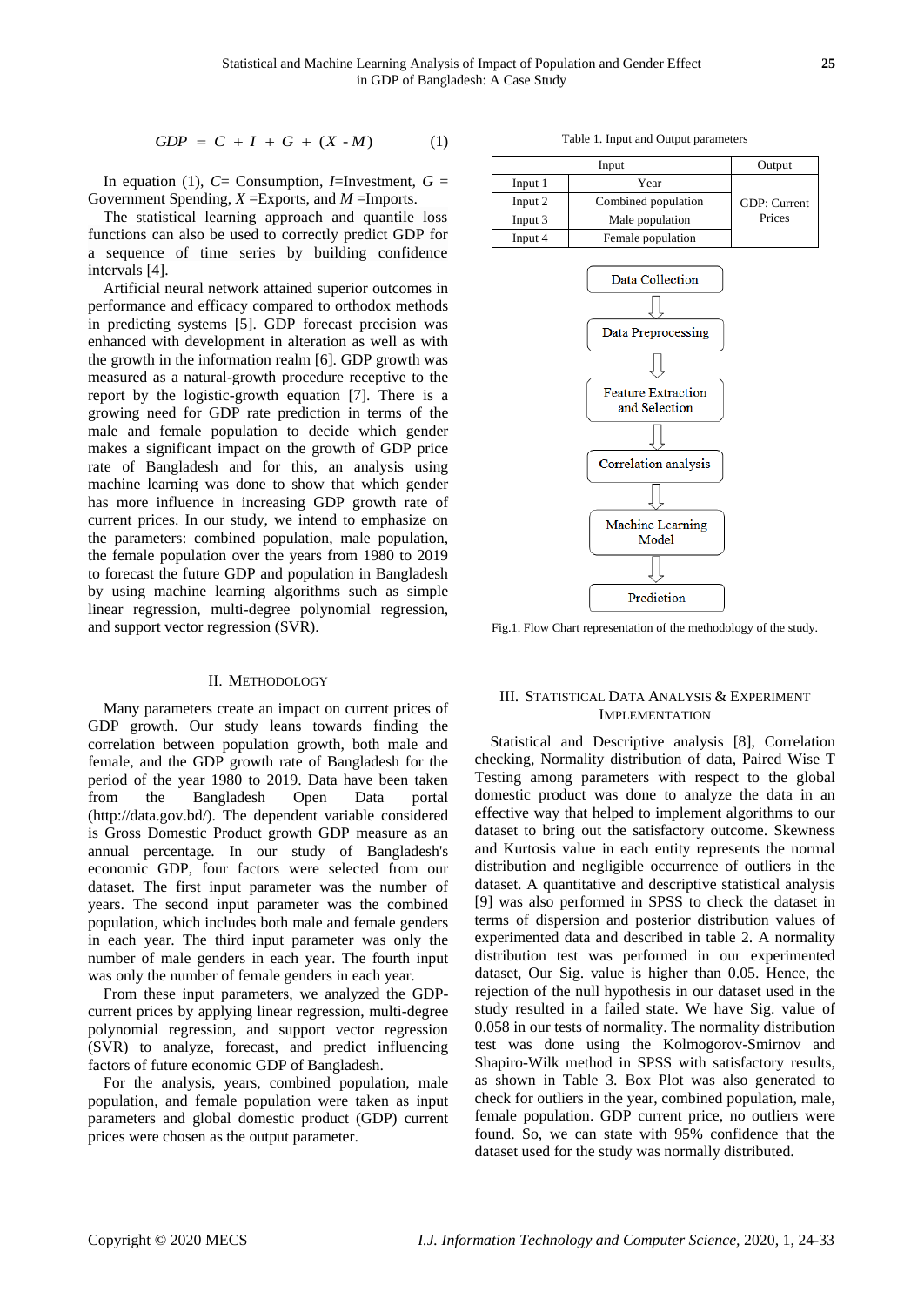From our dataset, we have calculated the mean with the standard error of population, male, female, GDP current price, To compare the means, we have performed Paired Sample T-Test between population-GDP current price, male-GDP current price, and female-GDP current price. From this test, we have analyzed paired samples statistics, paired-samples correlations [10] with a confidence interval level  $(CI) = 95\%$ .

Paired Sample T-test calculation performed in SPSS are shown in Table 4, 5, and 6 to tests the null hypothesis, the procedure is as follows:

1. Calculate the differences.

$$
diff_i = Y_i - X_i \tag{2}
$$

Here,  $X_i$  and  $Y_i$  are instances of each pair of observations.

2. Calculate the mean difference:

$$
\overline{diff} = (\sum diff_i) / n \tag{3}
$$

3. Calculate the standard deviation of the differences:

*Sdiff* and we will use that value to compute the standard error of the mean difference,

$$
SE\left(\frac{1}{\text{diff}}\right) = \frac{S_{\text{diff}}}{\sqrt{n}}\tag{4}
$$

4. t-statistic calculation:

$$
T = \frac{diff}{SE(diff)}
$$
 (5)

In accordance with the null hypothesis, it follows a tdistribution of  $n-1$  degrees of freedom.

5. The t-distribution table is then used to compare the value of T the  $t_{n-1}$  distribution, giving us  $p$  - value for the Paired t-test.

A descriptive analysis of the dataset is presented in Table 2. Skewness and Kurtosis value in each entity represents the normal distribution and negligible occurrence of outliers in the dataset.

#### Table 2. Descriptive Analysis of the Dataset

| <b>Descriptive Statistics</b> |                  |                  |             |                  |                  |                  |                 |                  |               |
|-------------------------------|------------------|------------------|-------------|------------------|------------------|------------------|-----------------|------------------|---------------|
|                               | N                | Minimum          | Maximum     | Mean             | Std. Deviation   |                  | <b>Skewness</b> | Kurtosis         |               |
|                               | <b>Statistic</b> | <b>Statistic</b> | Statistic   | <b>Statistic</b> | <b>Statistic</b> | <b>Statistic</b> | Std.<br>Error   | <b>Statistic</b> | Std.<br>Error |
| Year                          | 40               | 1980             | 2019        | 1999.50          | 11.690           | 0.000            | 0.374           | $-1.200$         | 0.733         |
| Population                    | 40               | 80253062         | 168065920   | 126602576.25     | 26880582.76      | $-0.162$         | 0.374           | $-1.246$         | 0.733         |
| Male                          | 40               | 41581897         | 87080787.72 | 65597189.78      | 13927763.16      | $-0.162$         | 0.374           | $-1.246$         | 0.733         |
| Female                        | 40               | 38671165         | 80985132.28 | 61005386.47      | 12952819.60      | $-0.162$         | 0.374           | $-1.246$         | 0.733         |
| <b>GDP</b> Current<br>Price   | 40               | 41.097           | 822.04      | 257.54           | 215.53           | 1.126            | 0.374           | 0.307            | 0.733         |

Table 3. Test for Normal Distribution

| <b>Tests of Normality</b>                           |                                                           |                                                 |  |  |  |  |  |
|-----------------------------------------------------|-----------------------------------------------------------|-------------------------------------------------|--|--|--|--|--|
|                                                     |                                                           | Kolmogorov-Smirnov <sup>a</sup><br>Shapiro-Wilk |  |  |  |  |  |
|                                                     | Statistic<br><b>Statistic</b><br>Sig.<br>df<br>Sig.<br>df |                                                 |  |  |  |  |  |
| difference                                          | $.200^*$<br>0.058<br>0.947<br>0.090<br>40<br>40           |                                                 |  |  |  |  |  |
| *. This Sig. is a lower bound of real significance. |                                                           |                                                 |  |  |  |  |  |
|                                                     | a. Lilliefors Significance Correction                     |                                                 |  |  |  |  |  |

Paired Samples Correlations performed in SPSS between pair 1: combined population – GDP current price, pair 2: male population – GDP current price and pair 3: Female population – GDP current price shows us the Bivariate Pearson Correlation Co-efficient for all the

variables entered in each pair which gives us a Sig. (2 – tailed - P-value) a value less than 0.05, as shown in Table 4. There was a significant and positive noteworthy correlation among all the pairs with correlation  $r = 0.899$ and P value less than 0.05.

Table 4. Paired Samples Correlations

|        |                                | Correlation | Sig.  |
|--------|--------------------------------|-------------|-------|
| Pair 1 | Population & GDP Current Price | 0.899       | 0.000 |
| Pair 2 | Male & GDP Current Price       | 0.899       | 0.000 |
| Pair 3 | Female & GDP Current Price     | 0.899       | 0.000 |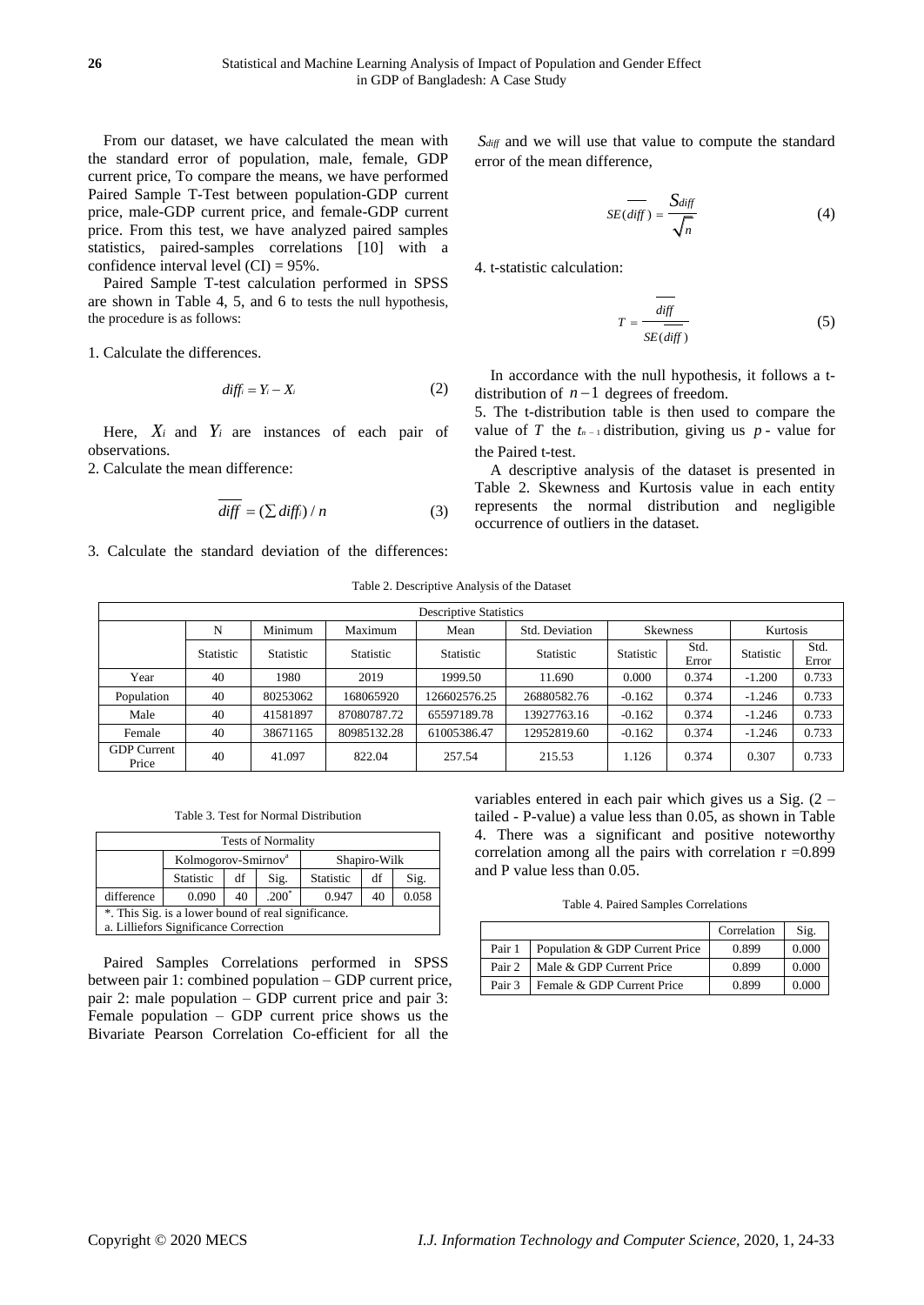| Pairs  |                          | Mean         | Std. Deviation | Std. Error Mean |
|--------|--------------------------|--------------|----------------|-----------------|
| Pair 1 | Population               | 126602576.25 | 26880582.76    | 4250193.32      |
|        | <b>GDP Current Price</b> | 257.54       | 215.53         | 34.08           |
| Pair 2 | Male                     | 65597189.78  | 13927763.16    | 2202172.72      |
|        | <b>GDP</b> Current Price | 257.54       | 215.53         | 34.08           |
| Pair 3 | Female                   | 61005386.47  | 12952819.60    | 2048020.60      |
|        | <b>GDP</b> Current Price | 257.54       | 215.53         | 34.08           |

Table 5. Paired Samples Statistics

| Table 6. Paired Samples Test |                                             |                           |            |            |                                              |             |                    |                               |                       |
|------------------------------|---------------------------------------------|---------------------------|------------|------------|----------------------------------------------|-------------|--------------------|-------------------------------|-----------------------|
|                              |                                             | <b>Paired Differences</b> |            |            |                                              |             |                    |                               |                       |
| Pairs                        |                                             | Std. Deviation<br>Mean    |            | Std. Error | 95% Confidence Interval of the<br>Difference |             | t-statistic<br>(t) | Degrees of<br>freedom<br>(df) | $Sig. (2-$<br>tailed) |
|                              |                                             |                           |            | Mean       | Lower                                        | Upper       |                    |                               |                       |
| Pair1                        | Population -<br><b>GDP</b> Current<br>Price | 126602318.7               | 26880388.9 | 4250162.7  | 118005553.3                                  | 135199084.1 | 29.788             | 39                            | 0.000                 |
| Pair <sub>2</sub>            | Male - GDP<br><b>Current Price</b>          | 65596932.2                | 13927569.3 | 2202142.1  | 61142679.5                                   | 70051184.9  | 29.788             | 39                            | 0.000                 |
| Pair <sub>3</sub>            | Female - GDP<br><b>Current Price</b>        | 61005128.9                | 12952625.8 | 2047989.9  | 56862678.2                                   | 65147579.6  | 29.788             | 39                            | 0.000                 |

Values in Table 6 computed in SPSS, gives us the hypothesis test results using the following hypothesis presented in equation (6) and (7),

$$
HYPOTHESIS_1: \mu_1 - \mu_2 = 0 \tag{6}
$$

$$
HYPOTHESIS_2: \mu_1 - \mu_2 \neq 0 \tag{7}
$$

Here,  $\mu_1$  and  $\mu_2$  represent the mean of variables one and two in each pair, respectively.



Fig.2. Visualization of the Growth Rate of the current price of with respect to years from 1980 to 2019.



Fig.3. The growth rate of the population in Bangladesh is shown here. The graph shows the growth rate of people has decreased in the last 40 years in Bangladesh.

There is a significant difference between the mean of variables in each tested pair. We see that our Sig. the value doesn't fall between the lower and upper ranges of any pairs. Since the Sig. value is 0.000; we can reject the null hypothesis [11]. Here, test statistic, t with  $df = 39$ degrees' freedom equals 29.788, and the p-value is less than 0.005.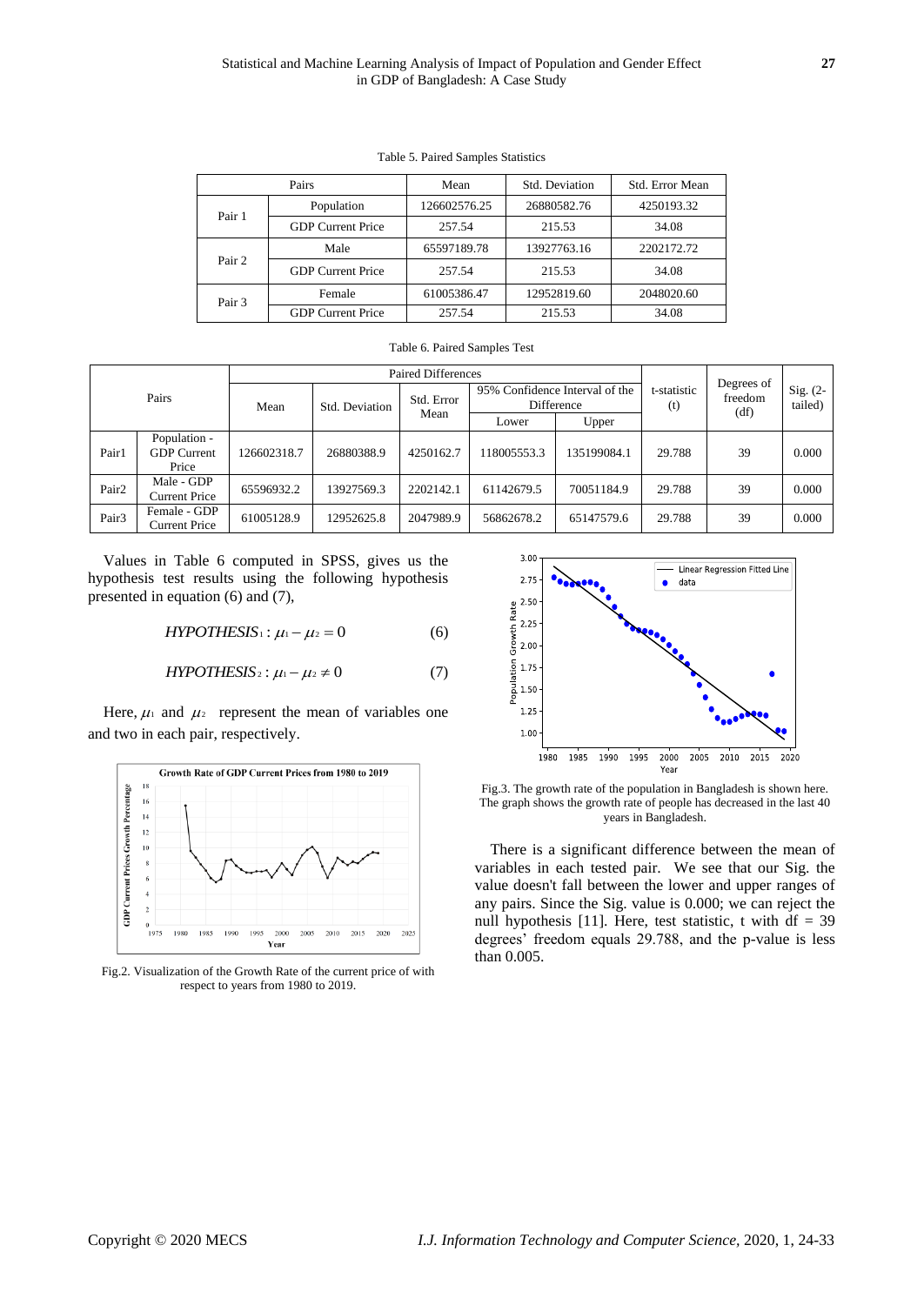

Fig.4. The number of male and female population in Bangladesh between the periods of 1980 to 2019 in millions is presented here. In 2019, the graph illustrates that the female population is around 49.5%, and the male population is about 50.5% of the total population in Bangladesh.

![](_page_4_Figure_3.jpeg)

Fig.5. The current price of GDP (in billion USD \$) with respect to Population (in a million). 5-(a) Visualization of simple linear regression. 5-(b) Polynomial regression using the second degree was used here because of the non-linear characteristics of our dependent variable (GDP) and independent variable (Population). 5-(c) Polynomial regression using third degree was used here because of the non-linear characteristics of our dependent variable (GDP) and independent variable (Population). 5-(d) Support Vector Regression (SVR) algorithm was used here for the comparative analysis.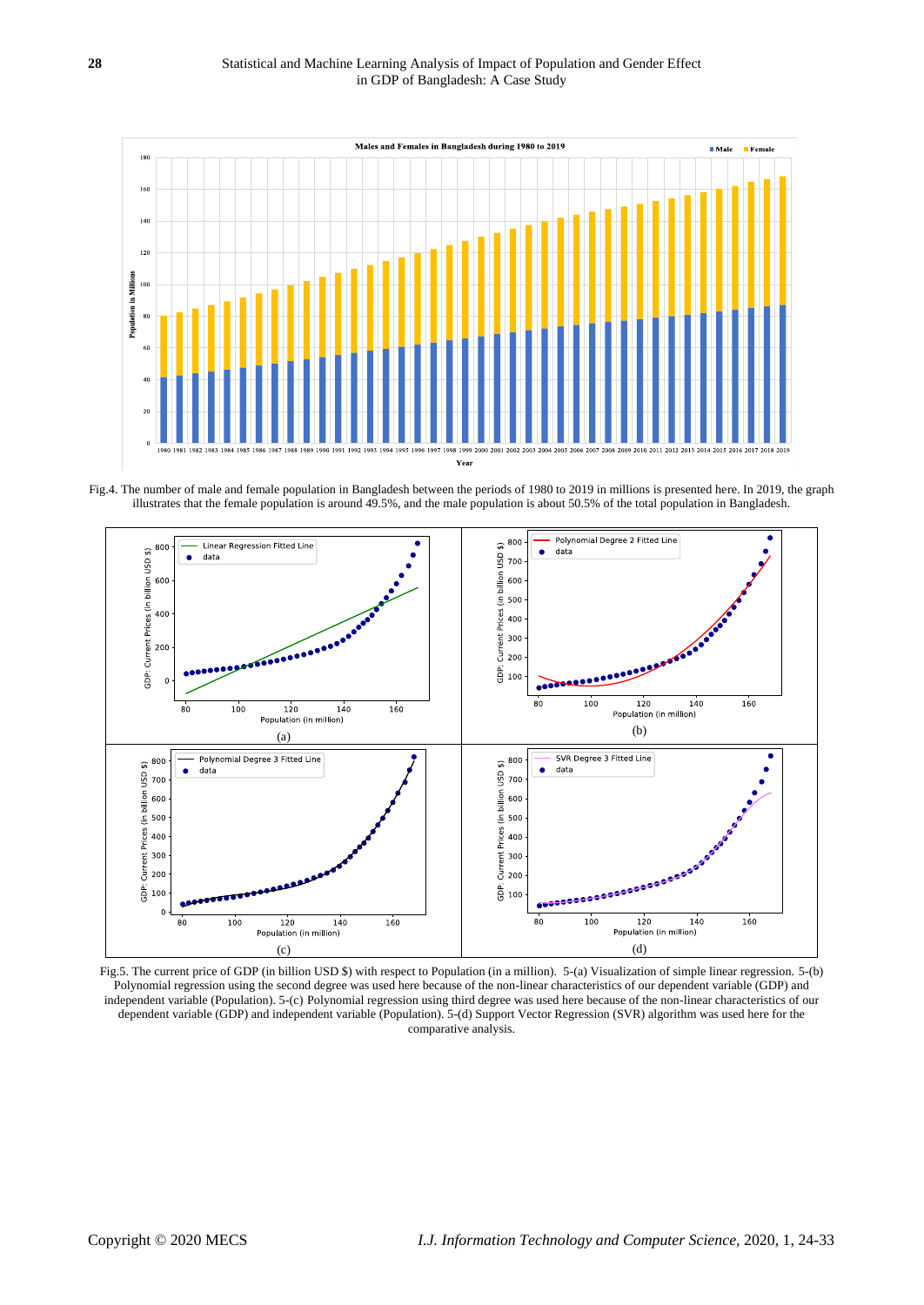![](_page_5_Figure_1.jpeg)

Fig.6. The current price of GDP (in billion USD \$) with respect to Male-Population (in a million). 6-(a) Visualization of simple linear regression. 6-(b) Polynomial regression using the second degree was used here because of the non-linear characteristics of our dependent variable (GDP) and independent variable (Male-Population). 6-(c) Polynomial regression using a third-degree was used here because of the non-linear characteristics of our dependent variable (GDP) and independent variable (Male-Population). 6-(d) Support Vector Regression (SVR) algorithm was used here for the comparative analysis

![](_page_5_Figure_3.jpeg)

Fig.7. The current price of GDP (in billion USD \$) with respect to Female-Population (in a million). 7-(a) Visualization of simple linear regression. 7- (b) Polynomial regression using the second degree was used here because of the non-linear characteristics of our dependent variable (GDP) and independent variable (Female-Population). 7-(c) Polynomial regression using a third-degree was used here because of the non-linear characteristics of our dependent variable (GDP) and independent variable (Female-Population). 7-(d) Support Vector Regression (SVR) algorithm was used here for the comparative analysis.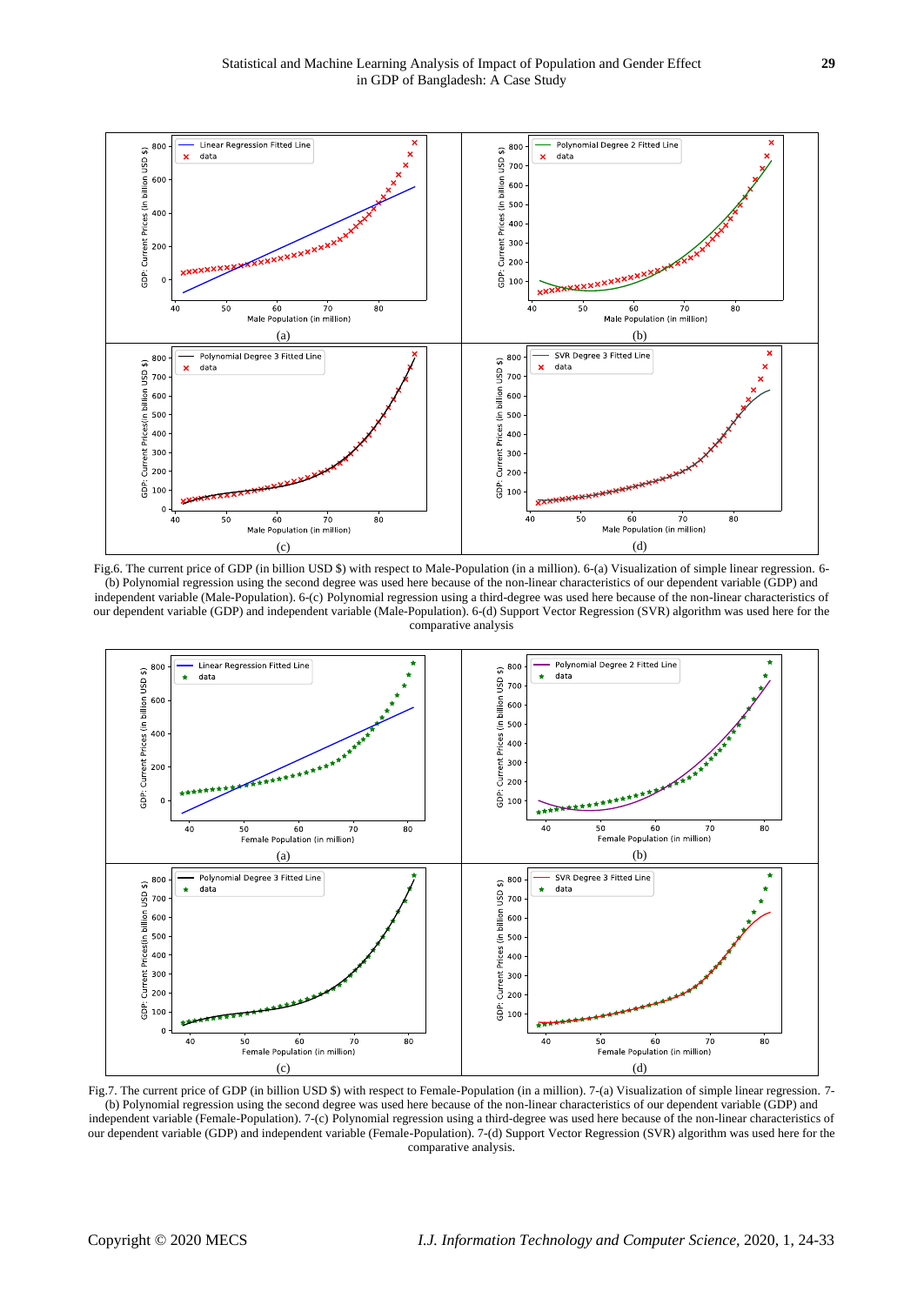#### IV. SUMMARY OF THE EXPERIMENT RESULT

From our study, we have examined the growth rate of population and GDP. Simple linear regression [12], polynomial regression [13] of degree 2 and 3, support vector regression algorithms [14, 15] were used for the prediction. Among those algorithms polynomial regression, degree 3 yields the best accuracy in prediction with an accuracy of 99.86% in terms of combined population, 99.85% in terms of both male and female population, as shown in Tables 7, 8, and 9. These tables show the accuracy of different machine learning algorithms in our dataset. Statistical analysis was also implemented in our dataset to find a correlation between those factors for current GDP prices. We have also predicted the future combined population, male and female population from the year 2020 to the year 2035 in Bangladesh.

It can be inferred that the population is highly correlated to the GDP: Current Prices of Bangladesh and the prediction accuracy is over 99% accurate in these findings when the polynomial regression of degree 3 is employed in the system. The lowest accuracy is achieved by linear regression, which yields accuracy of over 80% in all the cases.

Table 7. GDP Prediction-Experiment Result (Parameter: Population)

| Feature    | Algorithm               | Prediction |
|------------|-------------------------|------------|
|            |                         | Accuracy   |
| Population | Linear Regression       | 80.88%     |
| Population | Polynomial Regression 3 | 99.86%     |
| Population | Polynomial Regression 2 | 97.37%     |
| Population | SVR Polynomial 3        | 96.39%     |

Table 8. GDP Prediction-Experiment Result (Parameter: Male)

| Feature | Algorithm                | Prediction<br>Accuracy |
|---------|--------------------------|------------------------|
| Male    | <b>Linear Regression</b> | 80.88%                 |
| Male    | Polynomial Regression 3  | 99.85%                 |
| Male    | Polynomial Regression 2  | 97.38%                 |
| Male    | <b>SVM Polynomial 3</b>  | 96.40%                 |

Table 9. GDP Prediction-Experiment Result (Parameter: Female)

| Feature | Algorithm                | Prediction<br>Accuracy |
|---------|--------------------------|------------------------|
| Female  | <b>Linear Regression</b> | 80.88%                 |
| Female  | Polynomial Regression 3  | 99.85%                 |
| Female  | Polynomial Regression 2  | 97.37%                 |
| Female  | SVR Polynomial 3         | 96.39%                 |

#### V. PREDICTION

Prediction of GDP is an integral part of economic stability in a country like Bangladesh, where development is booming in the last 20 years. Though it might work for a short term process, to avoid recession in the long term, we need to predict a country's GDP growth rate precisely. After performing detail statistical investigation of our experimental dataset and by applying

Simple Linear Regression with an accuracy of 80.88%, Polynomial Regression Degree 2 with an accuracy of 97.37%, Polynomial Regression Degree 3 with an accuracy of 99.86% and Support Vector Regression with an accuracy of 96.40% in predicting GDP as output parameter and number of combined population, male population and female population as input parameter we see that Polynomial Regression Degree 3 achieves the highest accuracy in predicting GDP based on all the input parameters. Hence for the final prediction chart of combined population, male population, female population, and GDP current prices (in Billions USD \$) from the year 2020 to 2035 in Bangladesh Polynomial Regression Degree 3 was selected. Predicted values are provided as a chart in Table 10.

Figure 8 shows the predicted GDP price for Bangladesh from the year 2020 to 2035 using the Polynomial Regression of degree-3. Figure 9, visualizes the Population prediction utilizing Polynomial Regression of degree-3 from the year of 2020 to 2035. Figures 10 and 11, are used to depict the Male Population prediction and Female Population prediction for future analysis. We deployed the Polynomial Regression of degree-3 for prediction as it yields the best accuracy rate of over 99% for all the cases. We did not generate any figures using other machine learning algorithms as they were less accurate in their predictions.

For predicting Population, Male Population, and Female Population, we have deployed a linear regression model that yields 99.56% accuracy on the training dataset. The equation for the model is given in equation (8). We used the year as the input feature to predict the output population.

$$
predicted \t_{\text{p}} population = W_{p0} + (W_{p1} * Year) \tag{8}
$$

 $predicted$   $_male$  *population* =  $W_{mo}$  +  $(W_{ml}$ <sup>\*</sup> *Year*  $)$  (9)

*predicted \_ femal \_ population =*  $W_{f0} + (W_{f1} * Year)$  (10)

From our training dataset, the weight vector for  $W_{p0}$  is equal to -4460.86517621, and W*p1* is equal to 2.29430745. For example, the population (in million) for the year 2022 will be:

predicted\_population(2022) = -4460.86517621 + (2.29430745\*2022) predicted\_population(2022) = 178.2244939

For the male population equation (9),  $W_{m0}$  and  $W_{m1}$  are equal to 9.27954801e-07 and 1.92999998, respectively. For the female population equation (10),  $W_{f0}$  and  $W_{f1}$  are equal to 9.27953702e-07 and 1.92988879 respectively.

$$
predicted\_GDP\_CurrentPrice = W_g + (W_{g1} * PP) + (W_{g2} * PP^2) (11)
$$

$$
+ (W_{g3} * PP^3)
$$

Equation (11), is used to predict the GDP:Current Prices where *PP* indicates the Predicted Population and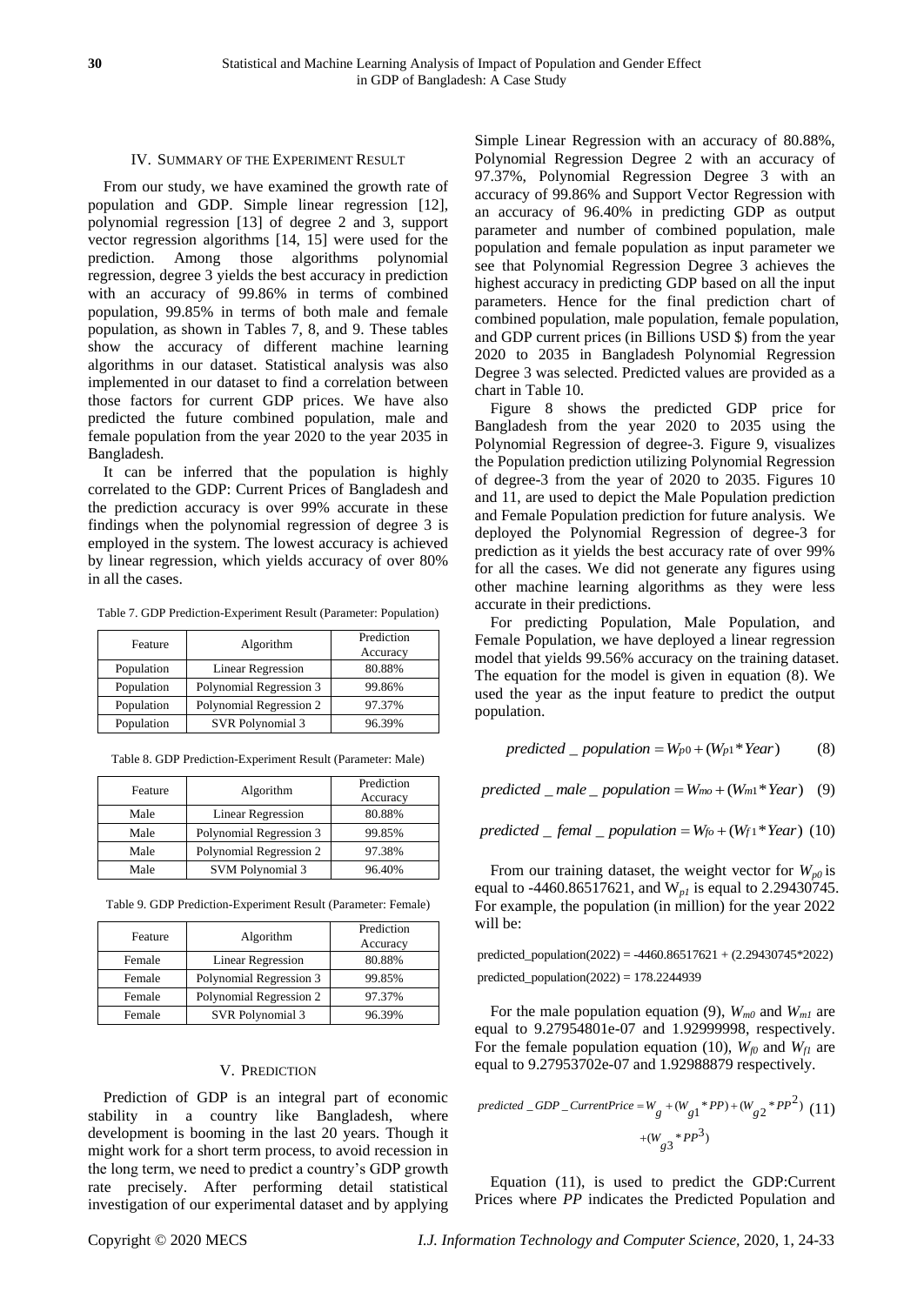$W_g$ ,  $W_{g1}$ ,  $W_{g2}$ , and  $W_{g3}$  represent the weight values. From the training dataset, the values are -2800.45451155, 80.2326575, -0.0753312699, 0.00240000133 respectively. To calculate the *predicted\_GDP\_CurrentPrice,* we implemented the polynomial regression of degree 3 in our dataset which yields 99.86% accuracy in the training dataset. For example, to predict the GDP of the year 2022 (in billion USD \$):

predicted\_GDP\_CurrentPrice(2022) = - 2800.45451155

```
2
+ (80.2326575*178.2244939)
+ (-0.753312699*178.2244939<sup>2</sup>)
```
3 + (0.00240000133\*178.2244939<sup>3</sup>)

predicted\_GDP\_CurrentPrice(2022)=1157.4

| Year | Population  | Male        | Female      | GDP:                              |
|------|-------------|-------------|-------------|-----------------------------------|
|      |             |             |             | Current Price (in Billion USD \$) |
| 2020 | 173635879.0 | 88554298.3  | 85081580.7  | 982.93                            |
| 2021 | 175930186.5 | 89724395.1  | 86205791.4  | 1067.4                            |
| 2022 | 178224493.9 | 90894491.9  | 87330002.0  | 1157.4                            |
| 2023 | 180518801.4 | 92064588.7  | 88454212.7  | 1253.0                            |
| 2024 | 182813108.9 | 93234685.5  | 89578423.3  | 1354.3                            |
| 2025 | 185107416.3 | 94404782.3  | 90702633.9  | 1461.5                            |
| 2026 | 187401723.8 | 95574879.1  | 91826844.6  | 1574.8                            |
| 2027 | 189696031.2 | 96744975.9  | 92951055.3  | 1694.4                            |
| 2028 | 191990338.7 | 97915072.7  | 94075265.9  | 1820.4                            |
| 2029 | 194284646.1 | 99085169.5  | 95199476.6  | 1953.2                            |
| 2030 | 196578953.6 | 100255266.3 | 96323687.2  | 2092.6                            |
| 2031 | 198873261.0 | 101425363.1 | 97447897.9  | 2239.1                            |
| 2032 | 201167568.5 | 102595459.9 | 98572108.5  | 2392.6                            |
| 2033 | 203461875.9 | 103765556.7 | 99696319.21 | 2553.5                            |
| 2034 | 205756183.4 | 104935653.5 | 100820529.9 | 2721.9                            |
| 2035 | 208050490.8 | 106105750.3 | 101944740.5 | 2897.9                            |

Table 10. Prediction Chart

![](_page_7_Figure_8.jpeg)

Fig.8. Visual representation of the predicted findings of the study using the Polynomial Regression Degree 3 algorithm about the increase in the current price of GDP from the year 2020 to 2035. From the figure, we see that in 2020 GDP current price will be around 1000 billion USD \$. In 2035, Bangladesh's GDP will be almost triple the GDP of 2020, with approximately 2900 billion USD \$.

![](_page_7_Figure_10.jpeg)

Fig.9. Visual representation of the predicted findings of the study using the Polynomial Regression Degree 3 algorithm about the increase in the population in Bangladesh from the year 2020 to 2035. From the figure, we see that in 2020, the population will be around 174 million. In 2035, Bangladesh's Population will be almost 209 million, with an increase of about 35 million in just 15 years.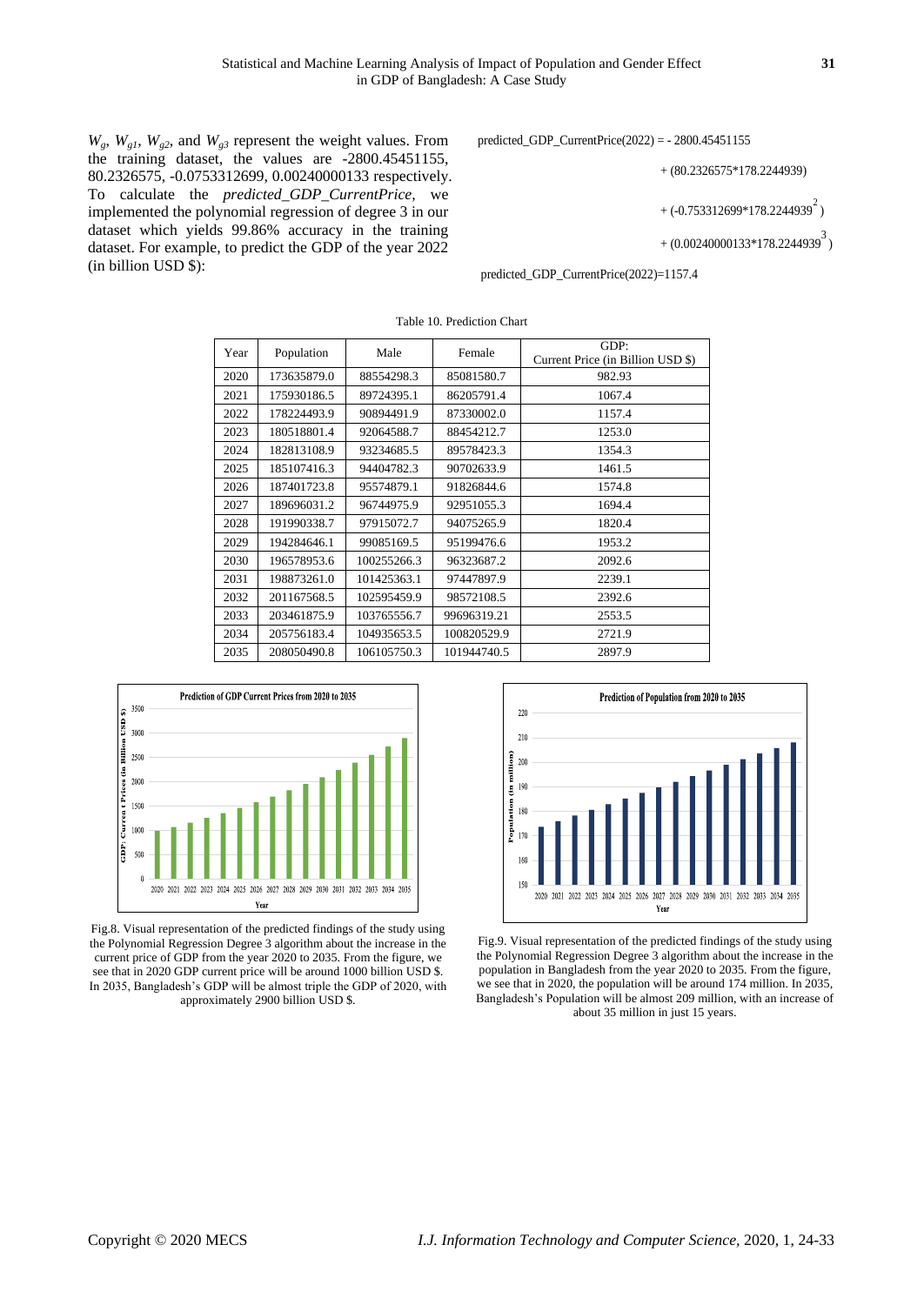![](_page_8_Figure_1.jpeg)

Fig.10. Visual representation of the predicted findings of the study using the Polynomial Regression Degree 3 algorithm about the increase in the male population in Bangladesh from the year 2020 to 2035. From the figure, we see that in 2020, the male population will be around 88 million. In 2035, Bangladesh's male population will be almost 106 million, with an increase of about 18 million in just 15 years.

![](_page_8_Figure_3.jpeg)

Fig.11. Visual representation of the predicted findings of the study using the Polynomial Regression Degree 3 algorithm about the increase in the female population in Bangladesh from the year 2020 to 2035. From the figure, we see that in 2020, the female population will be around 85 million. In 2035, Bangladesh's female population will be almost 102 million, with an increase of about 17 million in just 15 years.

#### VI. CONCLUSION

In a densely populated country like Bangladesh, combining with reduced literacy rates and a troubled economy, an increase in population will not create a significant, meaningful impact on GDP growth. We have analyzed the GDP increase of current prices in terms of both male and female populations in our study. From the analysis, we state that the present and future GDP of Bangladesh clearly depends on both male and female genders in equal proportion according to our result provided in Tables 9 and 10 with almost the same accuracy levels in predicting GDP. We have predicted the GDP current price of Bangladesh using multiple machine learning algorithms from the year 2020 to 2035. We have predicted the combined population, male and female population individually in that period too. From our results, we can state that the escalation of the female population cannot be ignored in a country like

Bangladesh to facilitate the economy of this country. According to our prediction of GDP, the impact of female education, workplace improvement, and facilities cannot be unheeded anymore. To create a meaningful GDP in Bangladesh, both male and female populations must work collectively to increase the economic growth of Bangladesh. However, the growth rate has decreased in the last forty years in Bangladesh, but the increase in population is very alarming. That increasing population must be provided an environment that will be beneficial to the social and economic development of Bangladesh. In the future work, many different parameters such as national income, sales taxes, foreign factor income, depreciation, exports, imports, consumption rate can be taken into account with the population to predict GDP more accurately.

#### **REFERENCES**

- [1] Peterson, E. Wesley F. "The Role of Population in Economic Growth." SAGE Open, Oct. 2017, doi[:10.1177/2158244017736094.](https://doi.org/10.1177/2158244017736094)
- [2] Löfström, Åsa. "Gender equality, economic growth, and employment." Swedish Ministry of Integration and Gender Equality (2009).
- [3] ["Whispers to Voices: Gender and Social Transformation in](http://www-wds.worldbank.org/external/default/WDSContentServer/WDSP/IB/2008/03/25/000334955_20080325105524/Rendered/PDF/430450NWP0BD0gender0Box0327344B01PUBLIC1.pdf)  [Bangladesh"](http://www-wds.worldbank.org/external/default/WDSContentServer/WDSP/IB/2008/03/25/000334955_20080325105524/Rendered/PDF/430450NWP0BD0gender0Box0327344B01PUBLIC1.pdf) (PDF). Bangladesh Development Series, Paper No. 22. Washington, D.C.: The World Bank. p. 57.
- [4] Alquier, P., & Li, X. (2012, October). "Prediction of quantiles by statistical learning and application to GDP forecasting." International Conference on Discovery Science (pp. 22-36). Springer, Berlin, Heidelberg.
- [5] Linhua Feng, Jianzhen Zhang, "Application of artificial neural networks in tendency forecasting of economic growth." Economic Modelling 40 (2014) 76-80.
- [6] Libor Krkoska, Utku Teksoz, "Accuracy of GDP growth forecast for transitions countries: Ten years of forecasting assessed." International Journal of Forecasting 23 (2007) 29-45.
- [7] Theodore Modis, "Long Term GDP forecast and prospects for growth." Technological Forecasting & Social Change 80 (2013) 1557 – 1562.
- [8] Hastie T., Tibshirani, R., Friedman, J., & Franklin, J. "The elements of statistical learning: data mining, inference, and prediction." The Mathematical Intelligencer (2005), 27(2), 83-85.
- [9] Nardi, Peter M. "Doing survey research: A guide to quantitative methods." Routledge, 2018.
- [10] Ross, A., & Willson, V. L "Paired samples T-test. Basic and advanced statistical tests." (2017). (pp. 17-19). Brill Sense.
- [11] Levine, Timothy R., et al. "A critical assessment of null hypothesis significance testing in quantitative communication research." Human Communication communication research." Human Communication Research 34.2 (2008): 171-187.
- [12] Narula, Subhash C., and John F. Wellington. "Prediction, linear regression, and the minimum sum of relative errors." Technometrics 19.2 (1977): 185-190.
- [13] Ostertagová, Eva. "Modelling using polynomial regression." *Procedia Engineering* 48 (2012): 500-506.
- [14] Basak, Debasish, Srimanta Pal, and Dipak Chandra Patranabis. "Support vector regression." Neural Information Processing-Letters and Reviews 11.10 (2007):203-224.
- [15] Yang, Haiqin, et al. "Localized support vector regression